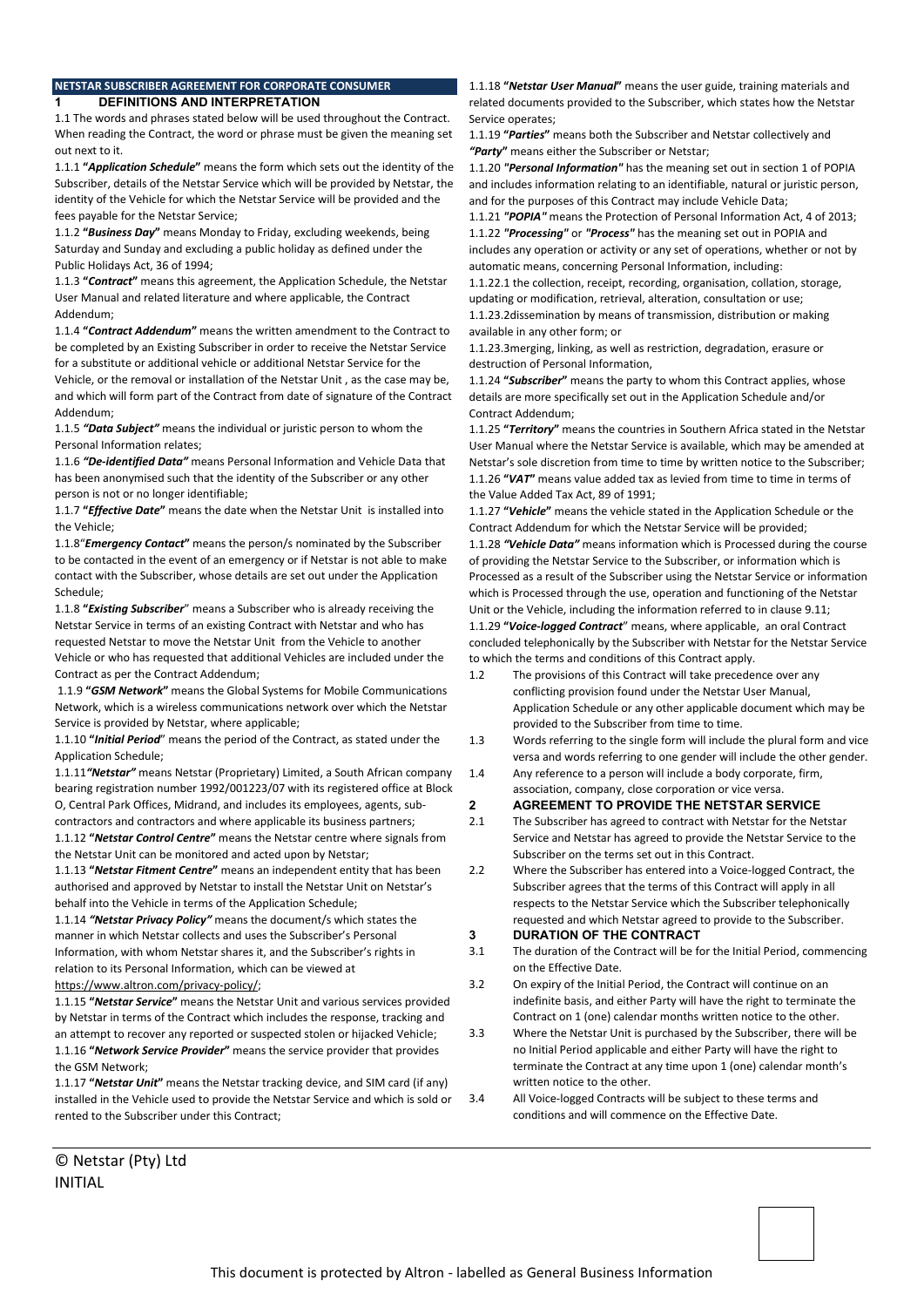## **4 SUBSTITUTE VEHICLES AND ADDITIONAL VEHICLES**

- 4.1 The Subscriber has the right at any time whilst the Contract is in place, to add on a vehicle or substitute another vehicle for the Vehicle in respect of which the Netstar Service is being provided in terms of a Contract Addendum in the manner directed by Netstar.
- 4.2 Upon conclusion of the Contract Addendum, Netstar will provide the required Netstar Service as stated in the Contract Addendum;
- 4.3 The Subscriber will in terms of the Contract Addendum be liable to Netstar for all additional fees for the Netstar Service including the fee for installation and removal of the Netstar Unit as the case may be and authorises Netstar to increase the amount of any debit order stated under the Application Schedule in accordance with the Contract Addendum, which increase will be effective from the date of installation of the Netstar Unit in the Vehicle stated in the Contract Addendum.
- 4.4 The terms set out in this Contract will apply in all respects to the Netstar Service stated under the Contract Addendum.

## **5 THE NETSTAR SERVICE, NETSTAR UNIT AND WARRANTIES**

- 5.1 Netstar will provide the Subscriber with the Netstar Service for the duration of the Contract, provided that the Subscriber complies with its obligations under the Contract.
- 5.2 On conclusion of the Contract, the Subscriber will present the Vehicle for the installation of the Netstar Unit at a Netstar Fitment Centre or at such place as pre-arranged with Netstar.
- 5.3 Netstar will only be obliged to provide the Netstar Service for the Netstar Unit which has been provided and installed in the Vehicle by a Netstar Fitment Centre or by Netstar.
- 5.4 Although the Contract will commence on the Effective Date, the Subscriber accepts that the Netstar Service cannot be provided by Netstar or used by the Subscriber unless the Netstar Unit is properly installed in the Vehicle, is programmed, enabled and is functioning according to Netstar's specification.
- 5.5 If the Netstar Unit is purchased from Netstar, ownership and risk of any loss and/or damage, in the Netstar Unit will pass to the Subscriber on the Effective Date.
- 5.6 If the Netstar Unit is rented from Netstar, ownership in the Netstar Unit will stay with Netstar but the risk of loss or damage in the Netstar Unit will pass to the Subscriber on the Effective Date.
- 5.7 Where the Netstar Service is provided over the GSM Network the Subscriber will as soon as possible notify Netstar and within 48 (forty eight) hours notify the police, of any loss, damage or theft of the SIM card.
- 5.8 The Netstar Unit and the installation of the Netstar Unit will carry a 12 (twelve) month warranty, subject to fair wear and tear which is excluded.
- 5.9 The Subscriber agrees not to alter or modify the Netstar Unit under any circumstances. If altered, modified, misused or tampered with or if the damage to the Netstar Unit is due to water or collision damage, or any other cause beyond Netstar's control, then the warranty set out under clause 5.8 will not apply and Netstar will not have any obligation to repair or replace the Netstar Unit or provide the Netstar Service, or refund to the Subscriber any amounts claimed by the Subscriber, in respect of any warranty, damages or contractual claim.
- 5.10 Any maintenance or repairs which are required in terms of the Netstar warranty will be carried out at a Netstar Fitment Centre at no cost to the Subscriber.
- 5.11 The Subscriber must ensure that the Netstar Unit is working properly at all times and is free from any malfunction by testing the Netstar Unit as stated in clause 5.12 and in the Netstar User Manual.
- 5.12 THE SUBSCRIBER MUST HAVE THE NETSTAR UNIT TESTED, AT LEAST EVERY 6 (SIX) MONTHS AND IF THE VEHICLE HAS BEEN INVOLVED IN AN ACCIDENT, HAS UNDERGONE REPAIRS OR A MECHANICAL SERVICE OR PANEL BEATING. Testing must be done by prior arrangement with Netstar or via any of the Netstar testing platforms as directed by Netstar from time to time and is at no cost to the Subscriber.
- 5.13 NETSTAR WILL BE RELIEVED OF ITS OBLIGATION TO PROVIDE THE NETSTAR SERVICE AT ANY TIME THAT THE NETSTAR UNIT IS NOT FUNCTIONING PROPERLY.
- 5.14 Where the Netstar Unit is not functioning properly, even if it is under warranty, and the Subscriber has failed to have the Netstar Unit tested as per its obligation under clauses 5.11 and 5.12 or has not made any attempt to have the Netstar Unit repaired by a Netstar Fitment Centre, the Subscriber will still be liable to pay the Netstar Service fee.
- 5.15 The Subscriber will notify the Netstar Control Centre immediately should the Netstar Unit be accidentally activated. The Subscriber accepts responsibility for all consequences of any accidental activation of the Netstar Unit, which may include a response by the police or response teams and a subsequent wrongful arrest of the Subscriber or any third party. THE SUBSCRIBER AGREES TO HOLD NETSTAR HARMLESS FROM, AND INDEMNIFIES NETSTAR AGAINST ANY CLAIMS FOR DAMAGES THAT MAY BE BROUGHT BY ANY PARTY AS A RESULT OF ANY ACCIDENTAL ACTIVATION OF THE NETSTAR UNIT.
- 5.16 The Subscriber agrees to use the Netstar Unit and the Netstar Service in accordance with the Netstar User Manual and other literature provided by Netstar from time to time.
- 5.17 Subject to clause 6.4, the Netstar Service will be provided in the Territory. Netstar is not obliged to render the Netstar Service outside the Territory.
- 5.18 It is recorded that Netstar may at any time change the Network Service Provider or use facilities other than the GSM Network to provide the Netstar Service provided that Netstar's obligations to the Subscriber as provided under the Contract will not be affected. **6 NETSTAR SERVICE FEES**
- 6.1 The fees for the Netstar Services will include the following:
- 6.1.1 where the Netstar Unit is purchased by the Subscriber, the once off purchase price for the Netstar Unit ;
- 6.1.2 where the Netstar Unit is rented by the Subscriber, the monthly rental fee in respect of the Netstar Unit;
- 6.1.3 an installation fee, being the fees for installing the Netstar Unit in the Vehicle;
- 6.1.4 the monthly service fee for the Netstar Service;
- 6.1.5 the international roaming charges where activated; and
- 6.1.6 where a Vehicle has been added on or substituted for the existing Vehicle, a fee for installation and or removal of the Netstar Unit as the case may be.
- 6.2 Where the Netstar Service is provided over the GSM Network, the Subscriber will, pay a fee, as set out in the Application Schedule as well as the costs of SMS messages, voice calls, data messages, and any other related expenses, which will be paid in arrears, notwithstanding that the SIM card may, through no fault of the Subscriber, have been lost and fraudulently used by a third party unless the Subscriber has reported the loss to Netstar in terms of clause 5.7.
- 6.3 The fees will be set out in a monthly VAT invoice which will be provided to the Subscriber on a monthly basis.
- 6.4 Should the Subscriber require an international roaming service, and the Netstar Services are provided to the Subscriber outside the borders of the Republic of South Africa but within the Territory, the Subscriber will be responsible for all and any charges which may be charged by the Network Service Provider, in respect of the international roaming service at standard rates, applicable from time to time.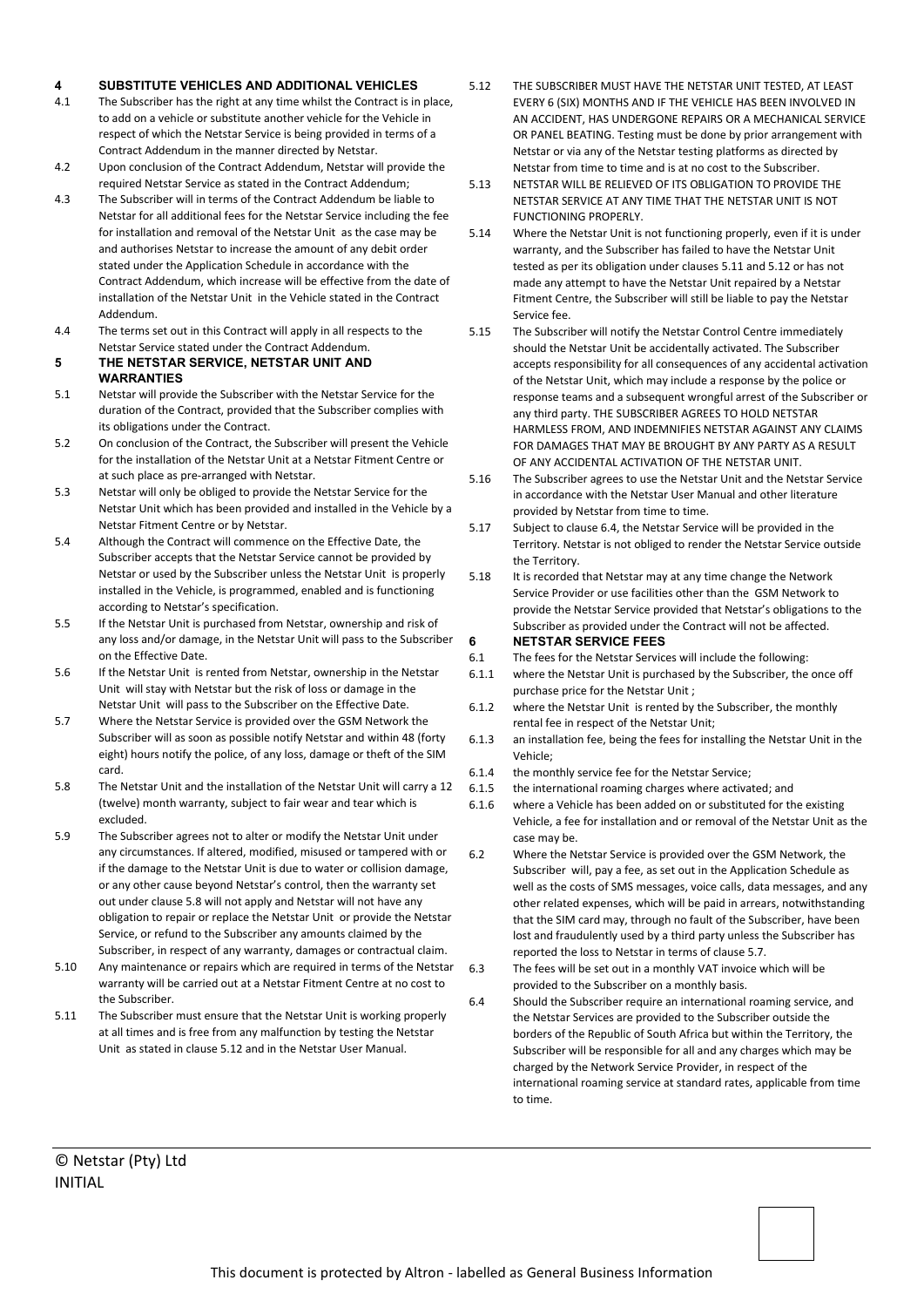- 6.5 WHERE AN INTERNATIONAL ROAMING SERVICE IS ACTIVATED IN TERMS OF CLAUSE 6.4, THE SUBSCRIBER HOLDS NETSTAR HARMLESS FROM ANY LIABILITY FOR ANY COSTS AND CHARGES WHICH MAY BE INCURRED IN RESPECT OF THE INTERNATIONAL ROAMING SERVICE AND AGREES THAT IT WILL BE LIABLE FOR ANY CLAIM BROUGHT AGAINST NETSTAR BY THE NETWORK SERVICE PROVIDER, IN RESPECT OF SUCH FEES.
- 6.6 International roaming charges will be billed in arrears and the Subscriber acknowledges and accepts that Netstar is dependent on the Network Service Provider for the billing information and that billing may therefore be delayed due to delays by the Network Service Provider, beyond the control of Netstar.
- 6.7 Subject to clause 6.6, all fees will be paid by way of debit order in favour of Netstar or in any other manner approved by Netstar, monthly in advance on or before the 7th (seventh) day of each calendar month or such date as specified in the debit order authorisation contained in the Application Schedule.
- 6.8 Notwithstanding anything to the contrary in this clause, the fees stated in clause 6.1 as applicable, for the first 2 (two) months of the Contract (pro rata where applicable) will be paid on the Effective Date.
- 6.9 Should any debit order be returned unpaid or dishonoured for any reason, the Subscriber authorises Netstar to submit additional debit orders as may be necessary for the full outstanding balance including any arrear amounts.
- 6.10 Netstar will have the right to increase the Netstar Service fee and charges on an annual basis, provided that such increase is reasonable and that it provides the Subscriber with at least 1 (one) month's prior written notice of such increase.
- 6.11 The Subscriber will not be allowed to withhold payment of any fees or other amounts due to Netstar where the Netstar Unit is not functioning properly for any reason. Where this is the case, the Subscriber must immediately inform Netstar and make the necessary arrangements with Netstar for the Netstar Unit to be repaired by a Netstar Fitment Centre.
- 6.12 If the Subscriber fails to pay to Netstar any amount owing in terms of this Contract, Netstar will have the right to suspend the Netstar Services and will give the Subscriber 7 (seven) Business Days written notice to make payment of all outstanding amounts. Should Netstar not receive payment as requested in the notice, Netstar will have the right to immediately terminate the Contract and hand the outstanding account to an attorney or debt collector for recovery.
- 6.13 During any period of suspension or disconnection, Netstar reserves the right to refuse to release the SIM card to the Subscriber or to any other service provider of similar services.
- 6.14 The Subscriber may at Netstar's discretion, be charged for any services rendered to the Subscriber where such services have been requested by the Subscriber, its representative or an authorised driver of the Vehicle, where such services are not otherwise required of it in terms of this Contract. The Subscriber will pay Netstar an amount determined in accordance with Netstar's standard rates, determined from time to time, for any such service rendered.
- 6.15 A certificate signed by any director or manager of Netstar stating the indebtedness of the Subscriber to Netstar under the Contract will be sufficient proof of the Subscriber's indebtedness to Netstar. It will not be necessary for Netstar to prove the appointment of the person signing any such certificate.

# **7 FURNISHING INFORMATION AND NOTICES**

- 7.1 The Subscriber confirms that all information which it has provided to Netstar under the Contract is true and accurate and can be relied on by Netstar.
- 7.2 In the event of an emergency, the Subscriber agrees that it or its Emergency Contacts may be contacted.
- 7.3 If there is any change to the information set out under the Contract, the Subscriber will notify Netstar immediately in writing of the change. Where the Subscriber fails to give Netstar written notice of any changes then the Subscriber agrees to hold Netstar harmless should Netstar rely or act upon the former and out dated information.
- 7.4 Where Netstar is required to notify the Subscriber or its Emergency Contact of any fact, notice and document relating to or in connection with this Contract, Netstar will communicate such message or notice using any form of electronic communication of its choice, including communication sent by SMS, email or phone as Netstar deems appropriate and the Subscriber agrees that communication can be given in such a manner.
- 7.5 Where Netstar cannot reach the Subscriber or its Emergency Contact, Netstar will be excused and legally relieved of the duty to provide such notice.
- 7.6 Where legal notice is to be served, in terms of the Contract on the Subscriber, the Subscriber chooses its address for service of all legal notices and documents in connection with this Contract (domicilium citandi et executandi) at its physical address as set forth in the Application Schedule.
- 7.7 Where legal notice is to be served, in terms of the Contract on Netstar, Netstar chooses its respective address for service of all legal notices and documents in connection with this Contract (domicilium citandi et executandi) at the following physical address: Central Park Offices, Block O, 16th Road, Randjespark, Extension 5, Midrand.
- 7.8 Either Party may change its address, by written notice to the other Party provided that any new address selected by it will be a physical address, and such changes will only be effective upon receipt of notice in writing by the other Party.
- 7.9 The Subscriber acknowledges that Netstar is obligated to ascertain the Subscriber's credit worthiness as per the provisions of the National Credit Act, 34 of 2005. THE SUBSCRIBER EXPRESSLY GIVES NETSTAR PERMISSION TO:
- 7.9.1 access from any duly registered credit bureau, the Subscriber's Personal Information concerning financial risk and payment habits ("payment profile") to process the Subscriber's application for the Netstar Service; and
- 7.9.2 share or disclose Personal Information about the Subscriber's payment profile to credit bureau.
- Where the Subscriber has authorised a third party which is also a business partner of Netstar such as the Subscriber's insurance company, emergency response company or any other third party to receive Vehicle Data from Netstar, then to the extent of such authorisation, THE SUBSCRIBER EXPRESSLY CONSENTS TO NETSTAR PROVIDING THE VEHICLE DATA TO SUCH PARTY AND WILL HOLD NETSTAR HARMLESS FROM ANY LOSS OR DAMAGE RESULTING FROM SUCH DISCLOSURE.
- 7.11 Where the Netstar Service is provided over the GSM Network, the Subscriber acknowledges that it is under a duty to provide Netstar with certain mandatory information in accordance with the Regulation of Interception of Communications and Provision of Communication Related Information Act, 48 of 2008 (as amended) ("RICA") and undertakes to cooperate with Netstar prior to the activation of the Netstar Service, in respect of the provision of all the required documentation and information, FAILING WHICH IT WILL HOLD NETSTAR HARMLESS AGAINST ANY LOSS OR DAMAGE RESULTING FROM SUCH FAILURE.
- 7.12 THE SUBSCRIBER REPRESENTS AND UNDERTAKES IN RELATION TO ANY DATA SUBJECT, INCLUDING BUT NOT LIMITED TO ANY OF THE SUBSCRIBER'S EMPLOYEES, DESIGNATED DRIVERS, EMERGENCY CONTACT PERSONS, DIRECTORS, OFFICERS, SHAREHOLDERS, OR CUSTOMERS, THAT THE SUBSCRIBER HAS COMPLIED WITH, AND WILL CONTINUE TO COMPLY WITH, ANY AND ALL RELEVANT DATA PROTECTION LAWS SUCH AS POPIA. THE SUBSCRIBER UNDERSTANDS THAT SUCH COMPLIANCE WILL INCLUDE BUT NOT BE LIMITED TO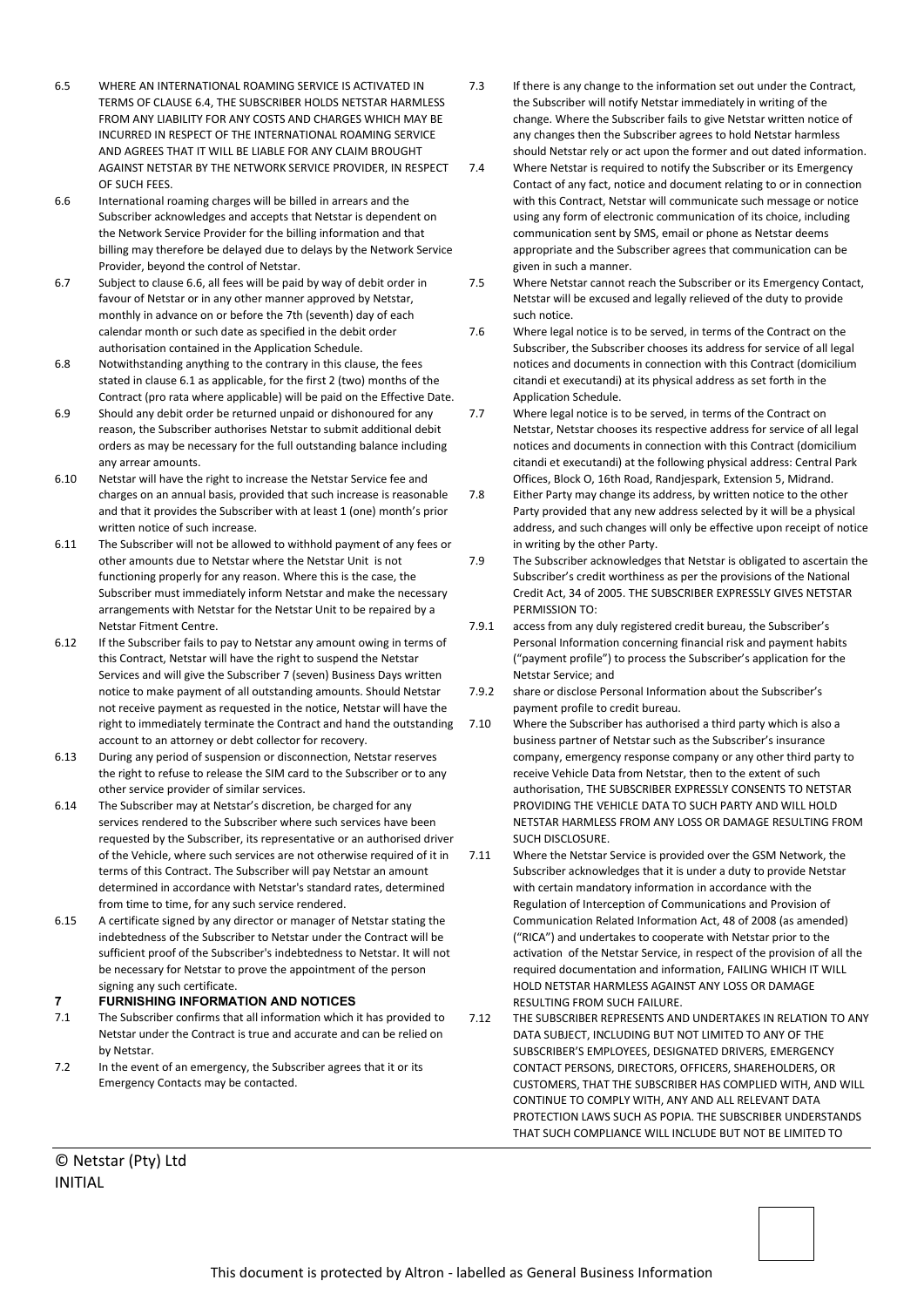OBTAINING CONSENT TO THE EXTENT NECESSARY, IN THE EVENT THAT THE SUBSCRIBER SHARES PERSONAL INFORMATION THAT THE SUBSCRIBER HOLDS IN RESPECT OF SUCH DATA SUBJECT WITH NETSTAR FOR THE PURPOSES OF THIS CONTRACT.

7.13 Where the Subscriber's insurance company or employer pays the Netstar Service fees to Netstar on behalf of the Subscriber, THE SUBSCRIBER AUTHORISES NETSTAR IN THE EVENT OF ANY DEFAULT OF PAYMENT, CANCELLATION OF THE INSURANCE POLICY OR TERMINATION OF EMPLOYMENT CONTRACT, TO DEBIT THE SUBSCRIBER'S BANK ACCOUNT DIRECTLY WITH THE MONTHLY NETSTAR SERVICE FEES AT THE NORMAL RETAIL RATE.

## **8 EXCLUSION OF LIABILITY**

- 8.1 The Subscriber accepts that the Netstar Service is intended to reduce the risk of loss if the Subscriber's Vehicle is stolen or hijacked, but that recovery of the Vehicle is not guaranteed.
- 8.2 UNLESS PROHIBITED BY LAW, THE SUBSCRIBER AGREES TO HOLD NETSTAR HARMLESS FOR ANY LOSS OR DAMAGE CAUSED TO THE SUBSCRIBER ARISING FROM THE NETSTAR SERVICE, AND OR NETSTAR NOT BEING ABLE TO PERFORM THE NETSTAR SERVICE FOR ANY REASON, INCLUDING NETSTAR'S NEGLIGENCE, OR DUE TO ANY MALFUNCTION OF THE NETSTAR UNIT AND OR THE NETWORK.

#### **9 DATA PROTECTION AND PRIVACY**

- 9.1 In order for Netstar to provide the Netstar Service the Subscriber understands and agrees that Netstar requires information including but not limited to Personal Information to enable Netstar to fulfil its obligations in terms of this Contract. The Subscriber undertakes to provide such information to Netstar as and when required in relation to the Netstar Services.
- 9.2 Netstar will collect the following categories of Personal Information from the Subscriber:
- 9.2.1 company name;
- 9.2.2 contact number;
- 9.2.3 email address;
- 9.2.4 physical address;
- 9.2.5 postal address;
- 9.2.6 registration number;
- 9.2.7 banking details;
- 9.2.8 vehicle registration number;
- 9.2.9 make and model of vehicle;
- 9.2.10 location information; and
- 9.2.11 Vehicle Data.
- 9.3 Netstar will collect Personal Information directly from the Subscriber and third parties, such as, including but not limited to, brokers, insurance companies, credit bureaus, dealerships and business partners .
- 9.4 Netstar will exercise all reasonable measures to process the Subscriber's Personal Information in terms of the Netstar Privacy Policy, POPIA and the provisions of this clause.
- 9.5 By entering into this Contract, the Subscriber confirms, acknowledges and agrees, with express consent, that Netstar may collect Process and or store the Personal Information contained in the Contract, or any transaction under it, or any entry, account or other information held by Netstar in relation to this Contract (which may include the Subscriber's Personal Information and/or Personal Information of the Subscriber's Emergency Contact as well as De-identified Data) for the purposes of:
- 9.5.1 sharing certain of the Subscriber's Personal Information (and nonpersonal information such as make and model of the Vehicle, frequently travelled areas, traffic information, theft and hi-jacking statistics) including Vehicle Data with Netstar's business partners, service providers and or sub-contractors for purposes of providing the Netstar Services to the Subscriber;
- 9.5.2 concluding, implementing and monitoring the operation of this Contract;

- 9.5.3 to banks for purposes of effecting the deduction and payment of amounts due to Netstar and all ancillary actions related to such deduction and payment;
- 9.5.4 assessing financial risks;
- 9.5.5 fraud prevention and preventing and detecting crime;
- 9.5.6 providing the Subscriber, any combination of services, analysis, advice or intermediary service linked to the Contract or the Subscriber's relationship with Netstar as a client;
- 9.5.7 SMS and other electronic forms of direct marketing for Netstar products and services as well as products and services of third parties affiliated with Netstar (unless the Subscriber has requested not to receive such information);
- 9.5.8 carrying out statistical and other analyses to identify potential markets and trends;
- 9.5.9 developing new products and services and enhancing and developing Netstar's existing products and services;
- 9.5.10 training of Netstar employees;
- 9.5.11 inclusion in data lists which may be used by third parties to improve and enhance Netstar's products and service and offerings to the Subscriber;
- 9.5.12 assessing the Subscriber's insurance needs;
- 9.5.13 referring it to a credit reference agency or credit bureau (which may make records of searches and enquiries which may be used by others for lending, credit or purchasing decisions about the Subscriber or any individual);
- 9.5.14 any person, subsidiary, holding company or associated company or other company who is engaged in Netstar's business or who is acting on Netstar's behalf; and
- 9.5.15 disclosing of Personal Information required or permitted by Law.
- 9.6 THE SUBSCRIBER HEREBY EXPRESSLY CONSENTS TO NETSTAR:
- 9.6.1 DISCLOSING ITS PERSONAL INFORMATION, TO ANY PERSON SUBSIDIARY, HOLDING COMPANY OR ASSOCIATED COMPANY OR OTHER COMPANY WHO IS ENGAGED IN NETSTAR'S BUSINESS OR WHO IS ACTING ON NETSTAR'S BEHALF FOR THE ABOVE PURPOSES.
- 9.6.2 DISCLOSING THE SUBSCRIBER PERSONAL INFORMATION TO ANY PERSON WHO PROVIDES SERVICES TO NETSTAR OR ACTS AS NETSTAR'S AGENT OR TO WHOM NETSTAR HAS TRANSFERRED OR PROPOSE TO TRANSFER ANY OF NETSTAR'S RIGHTS AND DUTIES IN RESPECT OF THIS CONTACT, LOCALLY AND OUTSIDE THE REPUBLIC OF SOUTH AFRICA WHEN INTERNATIONAL ROAMING IS ACTIVATED, AS NECESSARY. NETSTAR REQUESTS PERSONS WHO PROVIDE SERVICES TO NETSTAR TO AGREE TO THE NETSTAR PRIVACY POLICIES IF THEY NEED ACCESS TO ANY PERSONAL INFORMATION TO CARRY OUT THEIR SERVICES.
- 9.7 THE SUBSCRIBER ACKNOWLEDGES THAT:
- 9.7.1 NETSTAR WILL AT ALL TIMES REMAIN RESPONSIBLE FOR DETERMINING THE PURPOSE OF AND MEANS FOR PROCESSING THE SUBSCRIBER'S PERSONAL INFORMATION IN TERMS OF AND SUBJECT TO THIS CLAUSE 9;
- 9.7.2 NETSTAR IS REQUIRED BY VARIOUS LAWS, TO COLLECT AND DISCLOSE SOME OF THE SUBSCRIBER'S PERSONAL INFORMATION;
- 9.7.3 WITHOUT THIS PERSONAL INFORMATION NETSTAR WILL BE UNABLE TO CONCLUDE AND OPERATE THIS CONTRACT; AND
- 9.7.4 THE SUBSCRIBER IS PROVIDING NETSTAR WITH ITS PERSONAL INFORMATION VOLUNTARILY.
- 9.8 The Subscriber expressly consents thereto that Netstar may transfer the details of this Contract, to computer system operators in countries outside of South Africa, which have data protection laws equivalent or greater than those in South Africa.
- 9.9 The Subscriber consents to and acknowledges that Netstar may monitor and/or record telephone calls with the Subscriber for quality, security and training purposes.